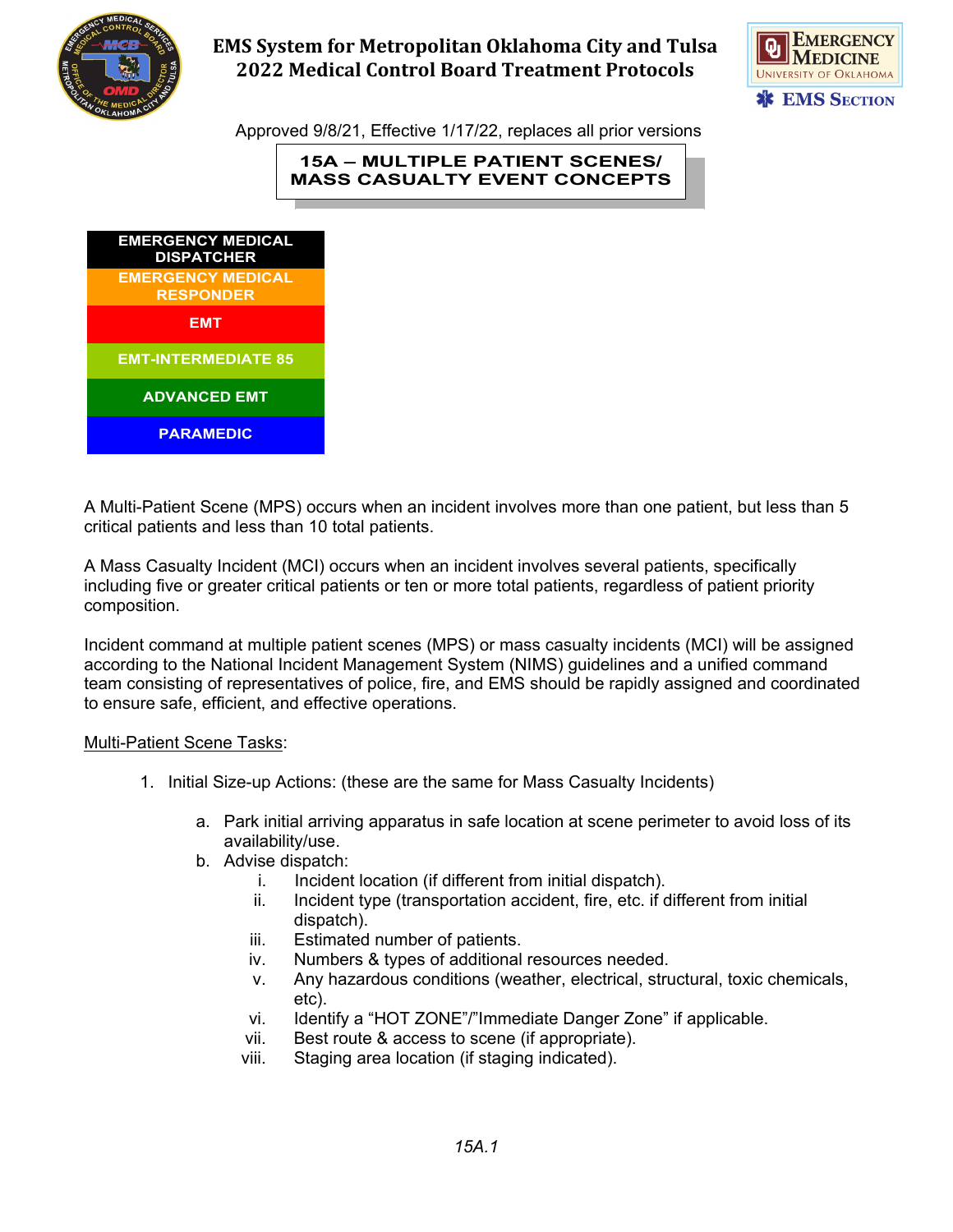



 Approved 9/8/21, Effective 1/17/22, replaces all prior versions **PROTOCOL 15A: Multi-Patient Scenes/Mass Casualty Incident Concepts (cont.)**

### Multi-Patient Scene Tasks, cont.:

- c. Check in with Incident Command to determine ICS role. The medical treatment and transport of injured patients will normally be done through the position of Medical Branch Director and subordinate positions headed by Group Supervisors. However, the Incident Commander will determine which positions, if any, he or she feels needs to be filled.
- 2. Medical Branch Director:
	- a. Reports to the Operations Section Chief.
	- b. Don identification vest for position.
	- c. Establishes Triage, Treatment, and Transport Areas (if indicated) and assigns individuals to the role of Group Supervisors (unit leader) for each area.
	- d. Maintains adequate span of control within Medical Branch.
	- e. Establish appropriate EMS communications with appropriate response elements (ie. Annex H, MERC, staging, logistics).
	- f. Establish and maintains communications with assigned Group Supervisors (unit leader).
	- g. Oversees the triage, treatment, transportation and accountability of patients created by incident.
	- h. Monitors the potential or actual effect of the incident on the existing medical infrastructure and communicates such with the Operations Section Chief, MERC, and/or Annex H.
	- i. Determines resource requirements to meet the medical needs of the incident and communicates needs to Operations Section Chief or designated response element.
	- j. Determines the need for specialized medical resources and processes requests for such elements through appropriate channels.
	- k. Provides situation updates and reports to the Operations Section Chief, MERC, and/or Annex H.
- 3. Group Supervisor (Unit Leader):
	- a. Establishes Area to perform assigned tasks.
	- b. Determine resource and staffing needs for Area of responsibility and communicates needs to Medical Branch Director.
	- c. Follows assigned duties as outline in Agency Plan, Task Cards, or Job Action Sheets.
	- d. Provides situational updates and reports to the Medical Branch Director.
	- e. Establish communications with the Medical Branch Directors and other needed response elements.
	- f. Monitors safety and welfare of patients and assigned personnel.
	- g. Ensures patient tracking and accountability of injured patients in assigned Area.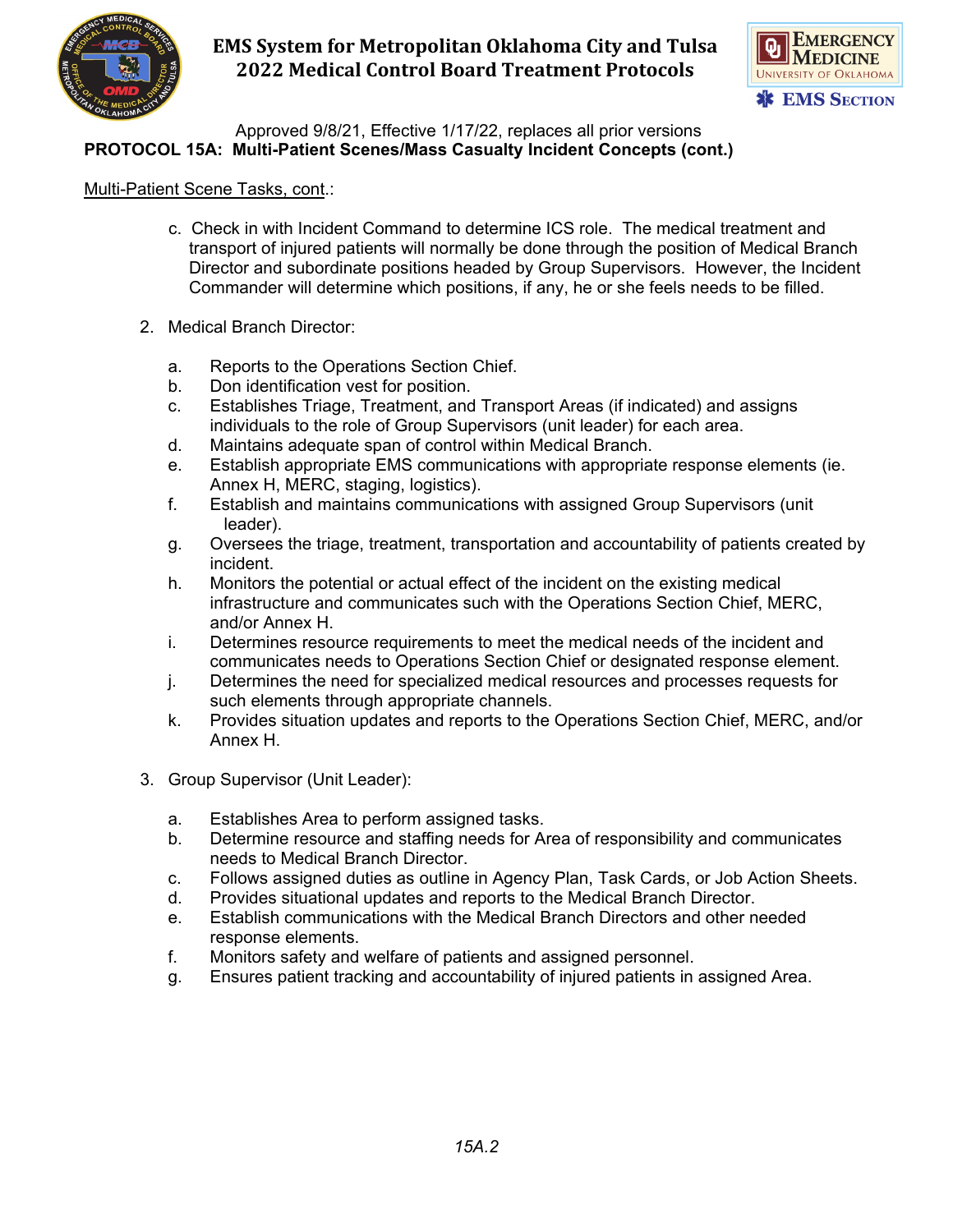



 Approved 9/8/21, Effective 1/17/22, replaces all prior versions **PROTOCOL 15A: Multi-Patient Scenes/Mass Casualty Incident Concepts (cont.)**

### Mass Casualty Incident Tasks, con't:

### Triage Area Tasks:

- 1. Initial triage is at casualty locations unless hazards indicate that rapid extrication or casualty self-extrication should occur to a designated area safe for triage operations. In some instances, the use of priority-specific colored tape (red, yellow, green, black/blue) may be utilized to mark patients in the absence of readily usable triage tags.
- 2. Perform first pass (initial) triage. Do not perform any treatment in first pass triage other than very quick, simple and extremely urgent measures (i.e., open the airway by positioning). Move quickly to ensure all casualties are identified and triaged to minimize loss of life and limb.
- 3. Attach tag to patient using the string loop directly on their body. Over the head or on the upper arm works well. The left extremities should be utilized unless extremely injured. This will make it easier to utilize the triage tag during transport.
- 4. Use a reliable method to count the number of patients in each category. This information will need to be relayed to the Triage Group Supervisor (Unit Leader) officer, and in turn, the Medical Branch Director.
- 5. Direct ambulatory patients to the GREEN Treatment Area when it is established. Use discretion in allowing GREEN patients to assist in caring for the YELLOW and RED patients while those more serious casualties are awaiting extrication to the treatment areas. ALL persons involved in the incident are to be triaged and tagged - those without apparent injuries should be tagged GREEN.
- 6. Report number of casualties in each category and in total to the Triage Group Supervisor (Unit Leader).
- 7. Repeat triage sequence when possible and note changes in any casualty's condition. Perform a more detailed assessment, provide treatment, and write-in information on the tag while casualties are being extricated to the Treatment Area.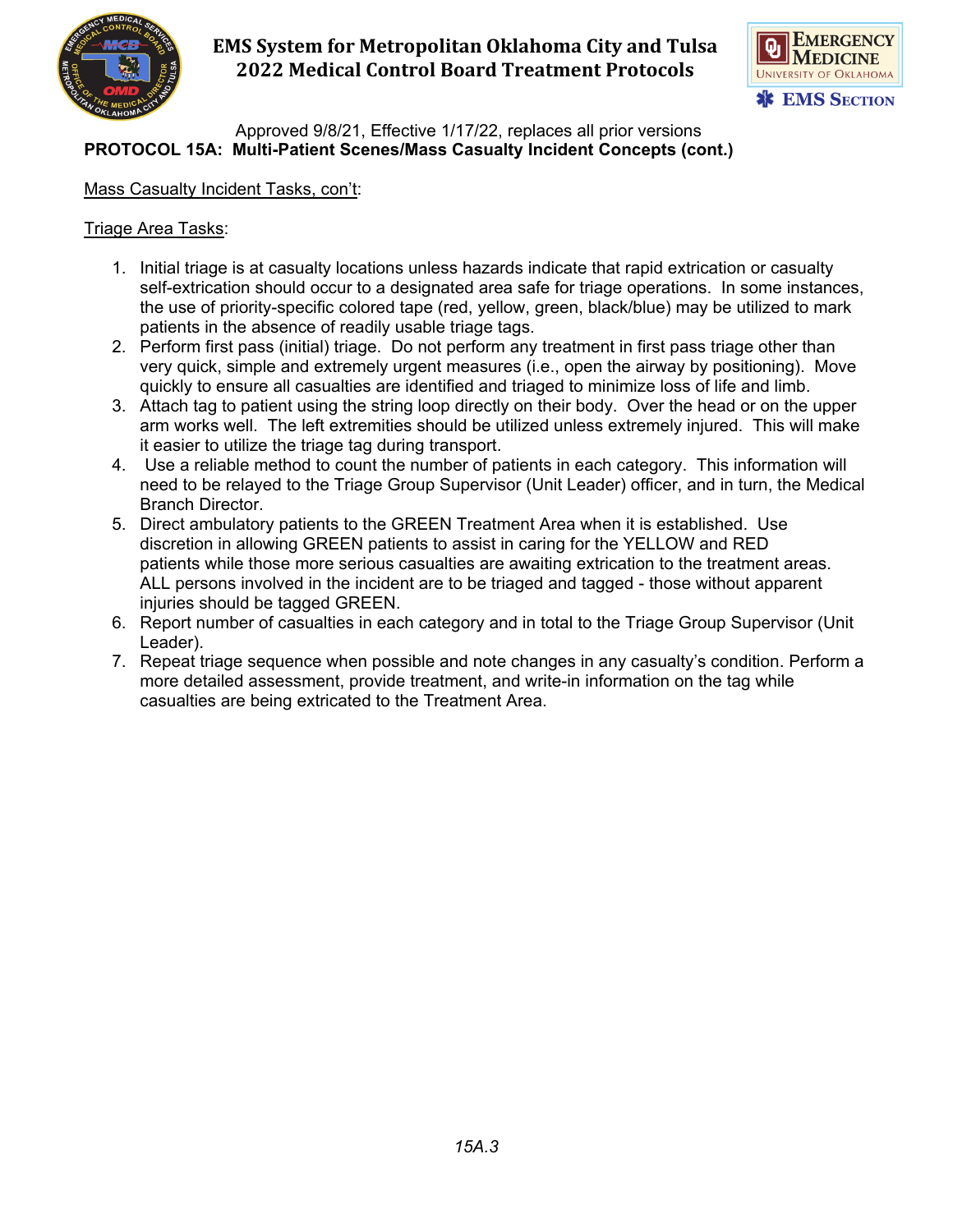



 Approved 9/8/21, Effective 1/17/22, replaces all prior versions **PROTOCOL 15A: Multi-Patient Scenes/Mass Casualty Incident Concepts (cont.)**

### Mass Casualty Incident Tasks, con't:

#### Treatment Area Tasks:

- 1. Establish treatment area in consultation with the Medical Branch Director regarding location. Think BIG to allow adequate space to treat casualties. Ensure the location promotes relative ease of ambulance loading and egress.
- 2. Request, assign, utilize, and oversee appropriate clinical personnel caring for patients.
- 3. Assemble into crews of at least 2 personnel equipped with a backboard and straps for assignment by the treatment officer to perform BASIC packaging and extrication of triaged casualties into the Red, Yellow, and Green treatment areas. The treatment officer may choose to have separate personnel perform treatment once inside the Treatment Area, depending on the logistics of the particular call. All persons involved in the incident triaged Green due to very minor or no apparent injury are to be kept in the Green Treatment Area until more fully evaluated. These individuals will be released at an appropriate time by the Transport Group Supervisor (Unit Leader). Depending on the circumstances, the Green casualties may be transported early or in large groups using alternative transport means.
- 4. On the clinical side of the triage tag, circle injuries on the body diagram (if present), note the BP, pulse, and respirations. Note any IM or IV medication given and the time it was given. On the administrative side of the tag, note the time, date, patient name, address, city, state, and past medical history and prescriptions. Record the primary EMS caregiver.
- 5. If a casualty's condition worsens (e.g. Yellow to Red; Green to Yellow) inside the Treatment Area, apply a new triage tag indicating the more serious condition (leaving the original tag in place to indicate a change in condition occurred) and move the patient to the appropriate location in the Treatment Area. Notify the Treatment Group Supervisor (Unit Leader) of any change in casualty condition so that this may be recorded for overall patient accountability and reported to the Medical Branch Director.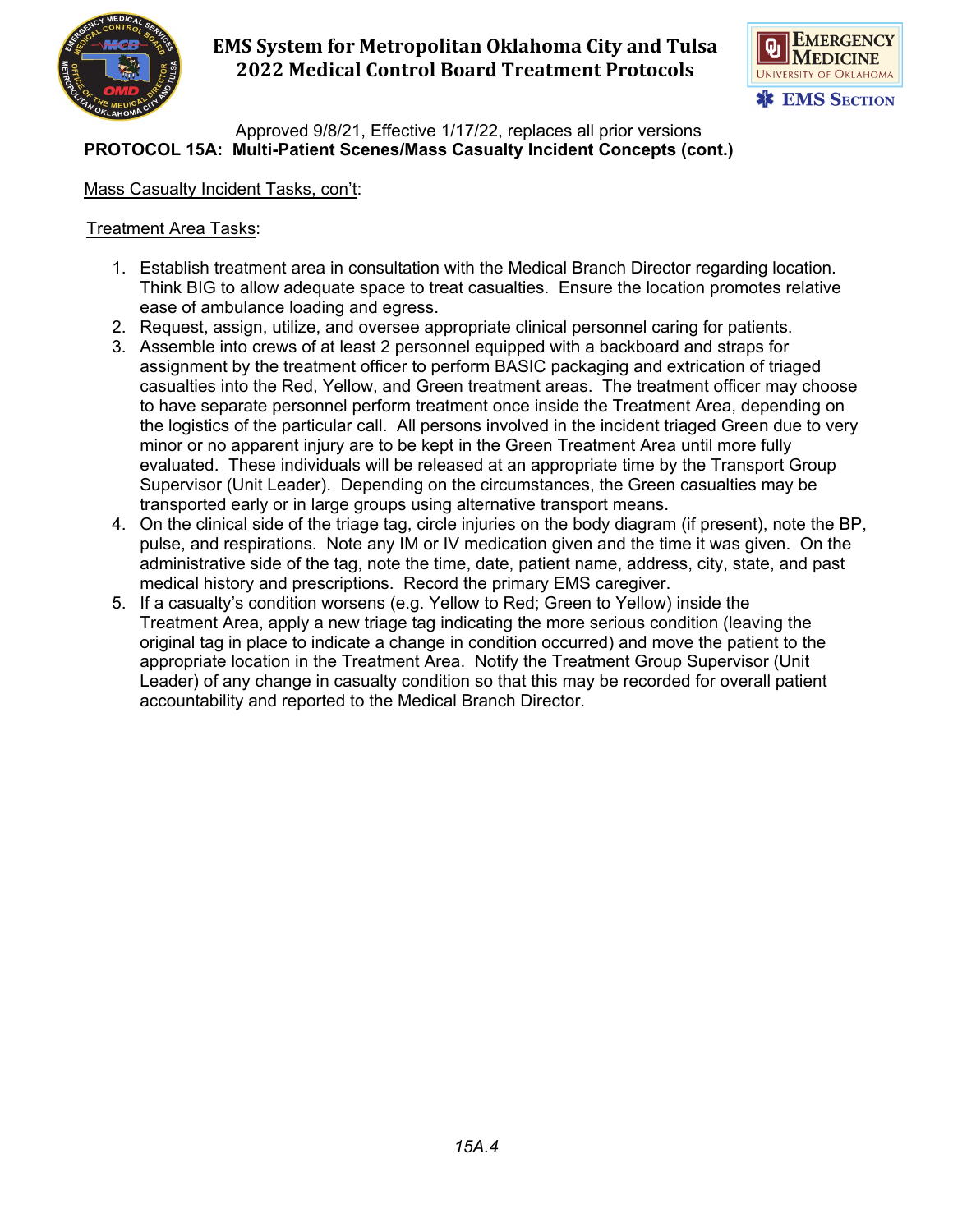



 Approved 9/8/21, Effective 1/17/22, replaces all prior versions **PROTOCOL 15A: Multi-Patient Scenes/Mass Casualty Incident Concepts (cont.)**

### Mass Casualty Incident Tasks, con't:

### Transportation Area Tasks:

- 1. Establish patient loading zone. Consider proximity to treatment area and ambulance approach AND exit routes. Establish ambulance traffic routes that prevent ambulances from having to back-up to load patients. This makes for safer and more efficient transport operations. While multiple ambulances may be in staging, minimize the number of ambulances in the immediate load zone. This makes for more accurate and efficient transport operations. Work with staging to ensure at least 1 ambulance is always in the loading zone. Ensure vehicle operators stay with their ambulances to ensure as soon as patients are loaded, the ambulance leaves.
- 2. Assign Unit Leaders to appropriate needed subordinate roles such as tracking and communications. The Transportation Area will likely require the coordinated effort of several people and can quickly overwhelm one individual. Loss of patient accountability can be the result of an inadequately staffed Transportation Area.
- 3. Communicate with Treatment Group Supervisor (Unit Leader) when ambulances are available for transport. NO MORE THAN ONE CATEGORY RED PATIENT PER AMBULANCE. May take another patient if yellow/green in category.
- 4. Supervise the assignment and loading of patients into available transport.
- 5. Communicate with response elements (Annex H, MERC, Communications Center) to determine hospital capacity and appropriate destination of patients based upon clinical condition(s) and vehicle operator familiarity with destination.
- 6. Consider the use of alternate means of transportation if indicated (busses, specialty vans).
- 7. Before patient leaves the scene to destination, the accountability process should be completed by whatever means being used (triage tag identifier slip, patient log).
- 8. Notify the Medical Branch Director when all patients have been cleared from the scene and transported. Maintain and secure records for the Medical Branch Director and secure the patient loading area.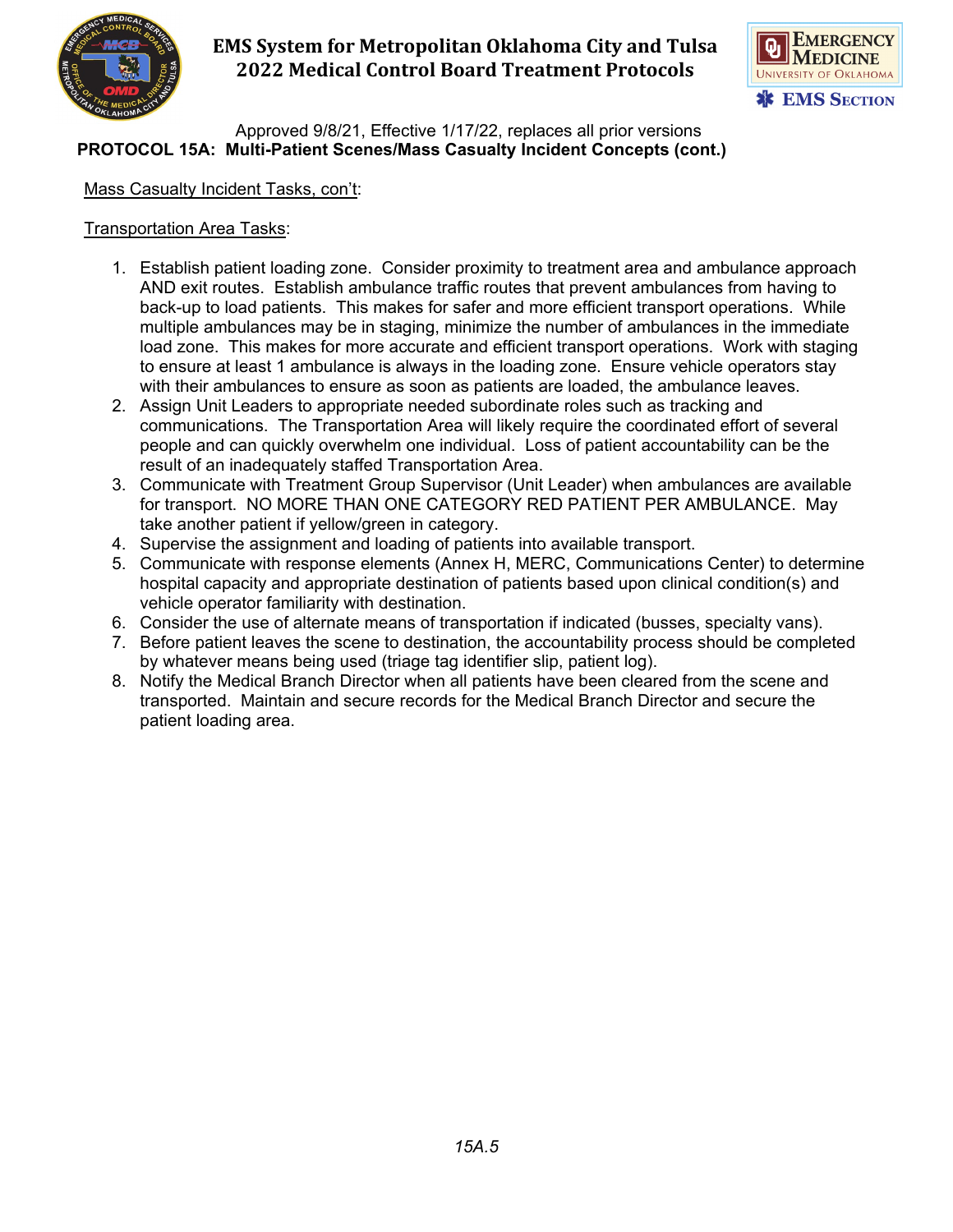



 Approved 9/8/21, Effective 1/17/22, replaces all prior versions **PROTOCOL 15A: Multi-Patient Scenes/Mass Casualty Incident Concepts (cont.)**

### Mass Casualty Incident Tasks, con't:

#### Staging Group Supervisor Tasks:

- 1. If not already established and/or determined by Incident Command, establish staging area for medical transportation resources. Staging area should be an area large enough to contain numerous transportation assets, be far enough away so units don't get caught in incident, but close enough to loading zone to allow for short drive times.
- 2. Select and communicate a desired travel route for resources assigned to the Staging Area. This route should allow for easy access, but should take units away from the impacted area.
- 3. Staging Area for medical assets may be co-located with staging for other response assets, or may be a stand-alone area, depending on the desire of the Incident Commander. If colocated with other response assets, ensure medical assets are grouped together for accountability and an accurate assessment of available resources.
- 4. The Staging Group Supervisor (Unit Leader) should coordinate an orderly arrangement of arriving apparatus to allow for ease of ambulance ingress to the transport loading zone. Medical equipment assets (cache, trailers) should also be organized to allow for rapid deployment upon request.
- 5. The Staging Group Supervisor (Unit Leader) or the officer's designee should maintain a log of available resources in staging and communicate with the Medical Branch Director resource levels as appropriate and as requested by the Medical Branch Director.
- 6. The Staging Officer or the officer's designee should assure ambulance or specialty transport crews stay with their assigned vehicles to assure rapid availability of the asset when requested at the transport loading zone.
- 7. Deliver equipment needed in the treatment area that is requested from staging in an organized cache with a minimum of personnel leaving the staging area to deliver this equipment. Alternatively, all the requested equipment may be sent to the treatment area on one designated vehicle.
- 8. Assign and deploy transportation assets to the loading zone(s) per the request of the Medical Branch Director or the Transportation Group Supervisor depending on the established communication pathways.